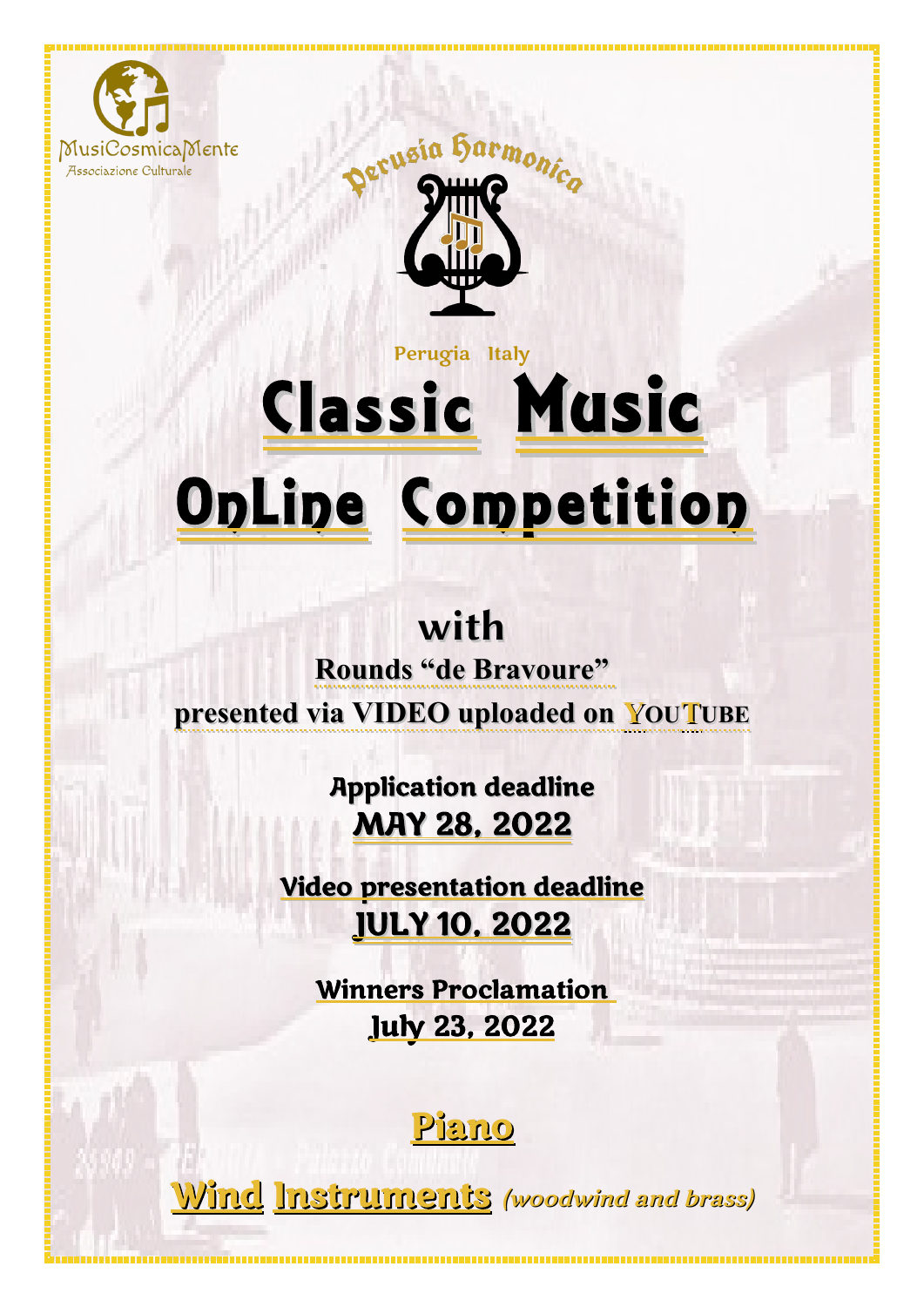

**Guitar** 

### Chamber Music (from duo to chamber orchestra)

## Classic Singing

#### REGULATION

#### Art. 1 - Definition

PERUSIA HARMONICA is an online classic music competition based on video selection, organized by the cultural association MusiCosmicaMente-Perugia-Italy, open for the sections Piano, Wind Instruments (woodwind and brass), Strings, Guitar, Chamber Music (from duo to chamber orchestra), and Classic Singing.

#### Art. 2 – Requirements

The competition is open to musicians of any nationality. The candidates, in each section, will be divided into categories, characterized by the registry age and program difficulty. Therefore, each competitor will be able to compete in an higher category, regardless of birth year. The categories may be different in each section.

#### Art. 3 – Structure of Competition

The competition is structured in two rounds, without elimination phases. Each competitor will have the obligation to perform in all the rounds and submit them in video format, as described in the following Art. 5. The points, in hundredths, assigned to each round, will be accumulated and will contribute to the final result. With the same score, the youngest competitor will be considered the winner.

#### 1st ROUND

#### PIANO

Cat .: A born from 2012 onwards - a free choice program with a maximum duration of 6' Cat .: B born from 2008 onwards - a free choice program with a maximum duration of 10' Cat .: C born from 2004 onwards - a free choice program with a maximum duration of 20' Cat .: D with no age limit - a free choice program with a maximum duration of 25'

WIND INSTRUMENTS (woodwind and brass)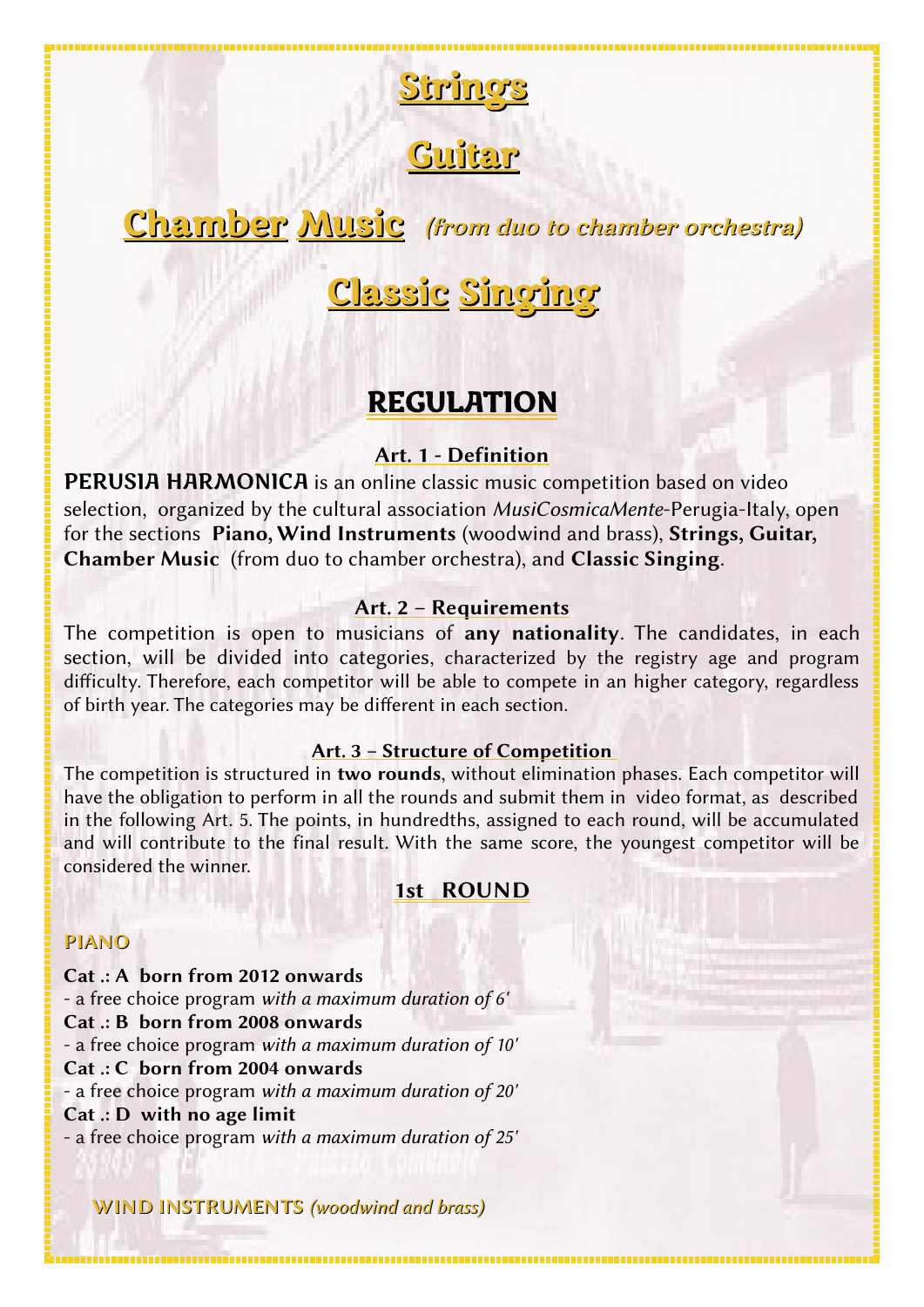Cat .: B born from 2008 onwards - a free choice program with a maximum duration of 10' Cat .: C born from 2004 onwards - a free choice program with a maximum duration of 15' Cat .: D with no age limit - a free choice program with a maximum duration of 20'

#### STRINGS

Cat .: B born from 2008 onwards - a free choice program with a maximum duration of 10' Cat .: C born from 2004 onwards - a free choice program with a maximum duration of 15' Cat .: D with no age limit - a free choice program with a maximum duration of 20'

#### GUITAR

Cat .: A born from 2012 onwards - a free choice program with a maximum duration of 46' Cat .: B born from 2008 onwards - a free choice program with a maximum duration of 10' Cat .: C born from 2004 onwards - a free choice program with a maximum duration of 15' Cat .: D with no age limit - a free choice program with a maximum duration of 20'

#### CLASSICAL SINGING

Cat .: C- born from 1998 onwards - a free choice program from Opera and /or Oratorio repertoire, with a maximum duration of 12' Cat .: D- with no age limit - a free choice program from Opera and /or Oratorio repertoire, with a maximum duration of 15'

#### CHAMBER MUSIC (from duo to octet)

 Cat.: E with no age limit – a free choice program, with a maximum duration of 25 '

# 2nd ROUND

#### MANDATORY PIECE

THE SCORE OF THE MANDATORY PIECE (WITH A MAXIMUM DURATION OF 6<sup>'</sup>), WILL BE SENT BY EMAIL, AFTER RECEIPT OF APPLICATION.

§§§§§§§§§§§§§§§§§§§

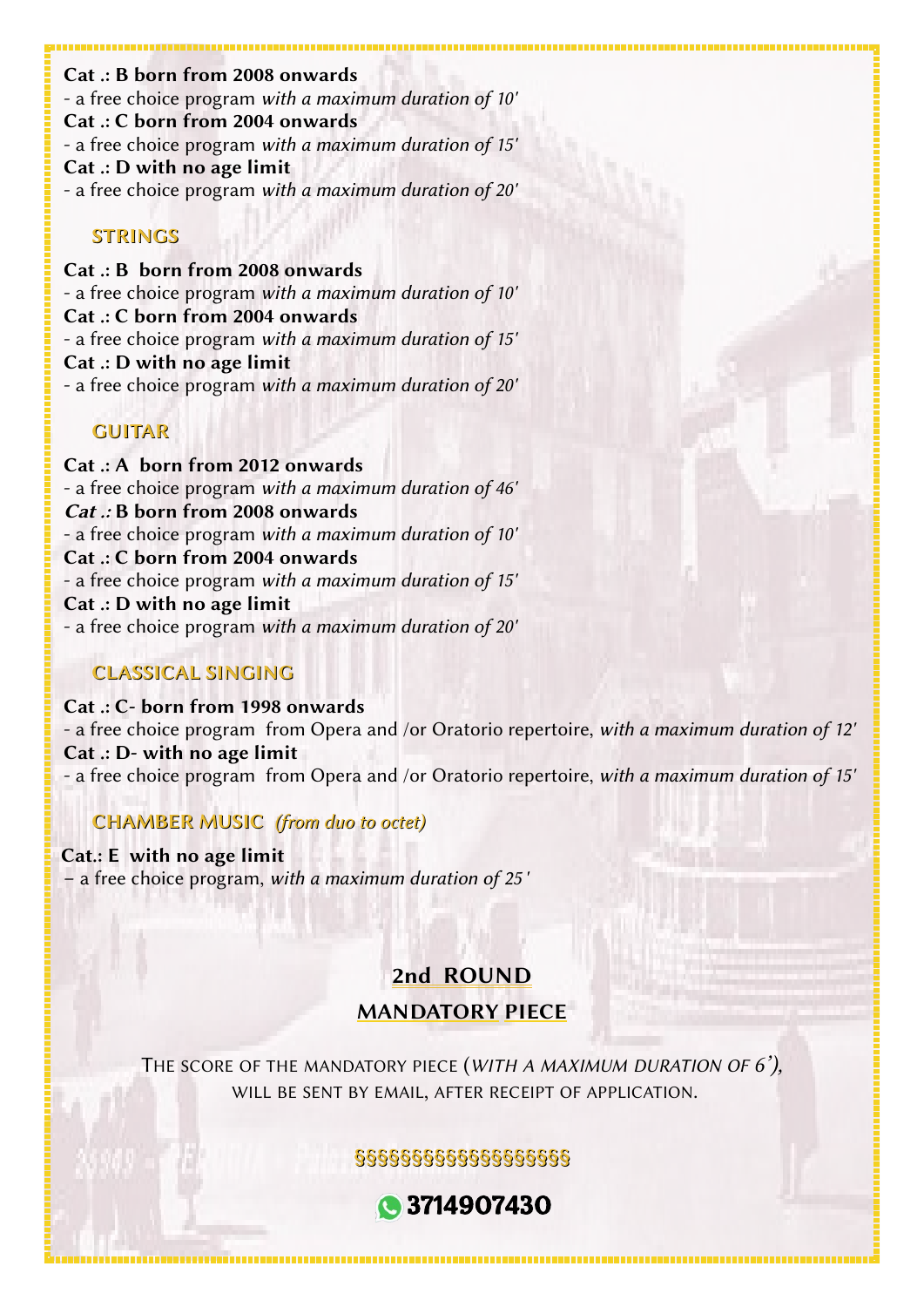#### Art. 4 – Application Procedure

Participants must send the application form (Soloists Attachment A, Chamber Music Attachment B ), at adress musicosmicamente@musicosmicamente.com before Saturday 28 May 2022 as expiring date.

These documents must be attached to the email:

1) application form

2) identity document;

3) receipt of the payment transfer

4) list, data and signature of the group members, (Chamber Music only)

5) Artistic photo (optional)

#### Art. 5 – Video submission guidelines

The videos of the two Rounds "De Bravoure" must be uploaded on a **You Tube** channel and the corresponding two links must be sent, by email, to musicosmicamente@musicosmicamente.com no later than Sunday 10 July 2022.

The autor in presenting the videos, automatically declares their authenticity. Mandatory video features:

- $\blacktriangleright$  The shot must be fixed, without cuts or audio / video editing during execution.
- At the beginning of the video recording, the competitor must say his name, surname and the number that was communicated to him in the email reply to the registration.

 $\blacktriangleright$  The video can be made with any device or other support for video shooting

- Compositions consisting of more than one movement (sonatas, suites, etc.) must be performed without interruptions in the recording.
- ◆ The title of each pieces has to report: Competition PERUSIA HARMONICA 1st or 2nd ROUND, SURNAME - NAME (of the performer); while in the description: AUTHOR and TITLE of the piece.
- Uploading to YouTube can be done with a "public" video privacy setting (open to anyone) or with an "unlisted" setting (visible to anyone with the link)
- In the video the competitor must be clearly visible, so as to allow identification and to avoid penalty of exclusion from the competition procedure.

No responsibility can be attributed to the MusiCosmicaMente Association, in case of illegitimate attributions or contents that violate the laws and regulations in force.

#### Art. 6 – Participation fee

To participate in the competition, it is necessary to pay an amount, including the membership fee and the secretarial expenses, according to the following scheme::

- $\div$  Cat : A  $\in$  20
- $\div$  Cat .: B  $\in$  30
- $\div$  Cat .: C  $\in$  40
- $\div$  Cat.: D  $\in$  50
- Cat.: E duo € 30 per person
- $\frac{1}{2}$  trio  $\epsilon$  25 per person
- $\div$  \_ quartet  $\epsilon$  22 per person
- $\bullet$  |  $\blacksquare$  from the quintet onwards  $\epsilon$  20 per person, up to a maximum of  $\epsilon$  200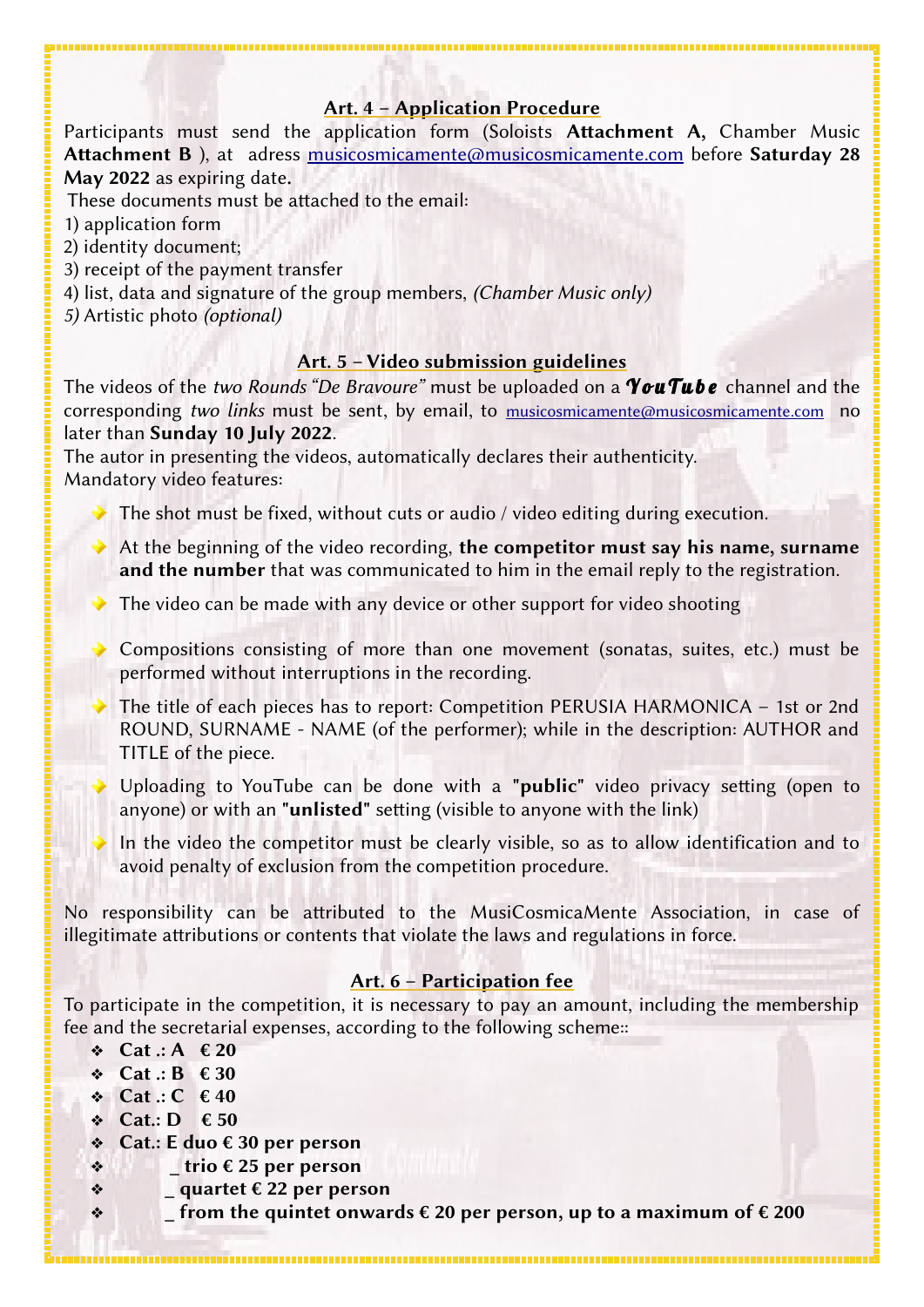In the case of registration in several sections, the total fee will be discounted by 10%. The application fee can be paid:

- Bank Transfer to the current account in the name of Associazione Culturale Musicosmicamente (Crédit Agricole Bank, Perugia - via G. Marconi) to the following IBAN: IT 43 O 06230 03000 000043331239 – BIC/Swift Code: CRPPIT2P274;
- via PayPal by clicking on the link <http://PayPal.Me/perusiaharmonica>.
- The reason for the payment must be indicated.

#### Art. 7 – Prizes

In each category of each section, the following prizes will be awarded:

• 1<sup>st</sup> absolute (with a score of at least 98/100): Scholarship, Concert Award and Medal

•  $1_{st}$  place: Medal and  $1_{st}$  prize Diploma

•  $2_{nd}$  place: Medal and  $2_{nd}$  prize Diploma

 $\cdot$  3<sub>rd</sub> place: Medal and 3<sub>rd</sub> prize Diploma

The prize concerts will be included in the 2022/2023 music season, organized by MusiCosmicaMente and other music organisations.

The winners will be announced on 23rd July 2022, whose names and related video will be published in the dedicated section of the site <http://www.musicosmicamente.com/>.

The Certificate of Attendence will be sent to the winners, indicating the placement in the competition, the section and the category.

The Organization will make Special Prizes (Art. 8).

The event is not part of the competitions or prize contests pursuant to Art. 6 paragraph 1 of Italian Presidential Decree 430/2001; consequently, pursuant to Resolution no. 8/1251 of 10/28/1976 the prizes will not be subject to withholding tax. The recipient is obliged to declare the amount of the premium in his annual tax return.

#### Art. 8 – Special prizes

The following Special Prizes will be awarded:

"Italian Musical Youth Association-AGIMUS" Special Prize, assigned by the Artistic Direction of the Musical Youth Association, which will choose two competitors from those arriving on the podium (soloists and / or ensembles in 1st, 2nd or 3rd place). They will perform in a concert of the Agimus Concert Season, in spring 2023.

**"International Musical Meetings" Special Prize**, reserved for the winners of the categories of each section, who will be selected by the artistic direction of the *Sofia Sinfonietta Orchestra* (Bulgaria), to perform in a concert on September 2022 in the "Oki-Nadejda" Concert Hall in Sofia , accompanied by the orchestra.

"Ciro Scarponi" Special Prize for Contemporary Music, reserved exclusively for competitors in categories C and D of the Wind instruments. To participate in the selection, the competitors must play a piece for solo instrument, composed after 1950, as a further test, in addition to the two foreseen, recording a third video. The winner will be offered a scholarship and a concert at the Auditorium Marianum in Perugia.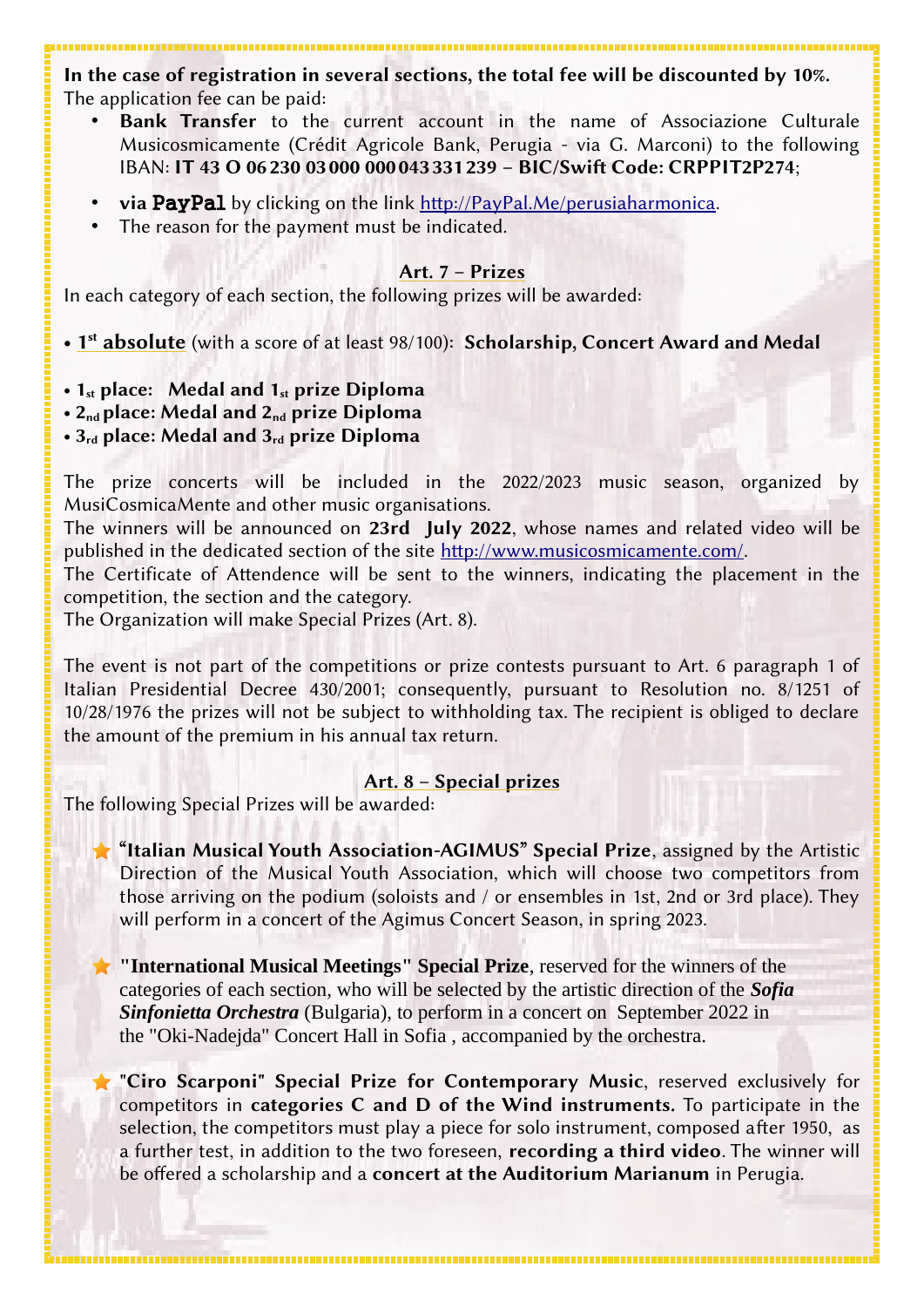**T** House Concerts" Special Prize, assigned by the artistic direction of MusiCosmicaMente-Perugia-Italy to a soloist and a chamber music group, among those who reached the podium (1st, 2nd or 3rd place). They will perform in concert in the 2023 House Concerts Season, in special locations.

The mentioned prizes will be indicated in the dedicated section, on the Association's website, which is always updated http://www.musicosmicamente.com/.

#### Art. 9 – Juries

The international juries will be composed of famous musicians, whose names will be published on the website [http://www.musicosmicamente.com/.](http://www.musicosmicamente.com/)

The jurors who have didactic relationships with one or more competitors, will refrain from participating in the evaluation of the same.

#### Art.10 – Privacy rules and video material

Pursuant to Article 7 of Legislative Decree No. 196/2003 "Consolidated Privacy Act" and the GDPR of May 25, 2018, Musicosmicamente informs that the data provided at the time of registration will be stored and used exclusively for the purpose. Competitors have the right to acces your personal data, to restrict (under certain conditions), the processing of your personal data, to object to the processing of your data and to request the deletion of your personal data (if processed unlawfully). You also have the right to withdraw your consent at any time. Participants over the age of 18 and the parents of underage competitors must express their consent to the use by the Association of the video material, sent for the competition tests, by way of advertising dissemination of the event itself, in the application form.

#### Art. 11 Final provisions

The jury may not assign the special prizes provided if the participants are not deemed worthy. The organization reserves the right to make any necessary changes to this regulation, for a better outcome of the competition. It may also decide to cancel the competition, or only one or more sections and / or categories, if causes beyond its control prevent its correct performance. In such cases, the organization will promptly notify any subscribers, to whom the fees will be fully refunded.

Perugia-Italy, april 23, 2022

Associazione Culturale MusiCosmicaMente sede legale: Perugia, via Madonna del Riccio 35/D tel.: +393714907430 e-mail: [musicosmicamente@gmail.com](mailto:musicosmicamente@gmail.com) sito web:<http://www.musicosmicamente.com/> C.F.: 94172340542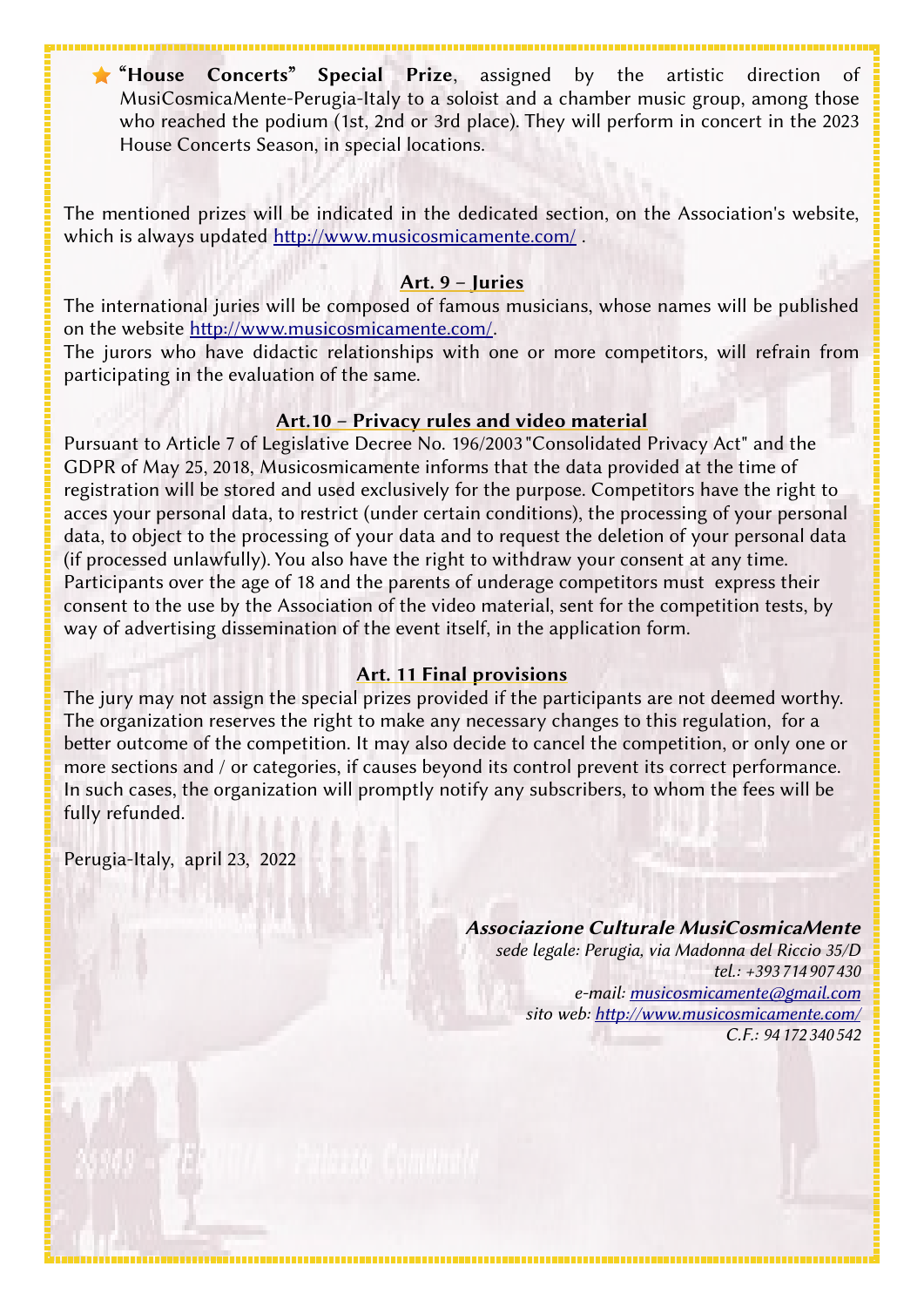### APPLICATION FORM

Soloists - attachment A

 **SECTION …………………………..……INS TRUMENT or VOICE ……….……….…...**

 **CATEGORY ……….……………..**

#### **COMPETITOR:**

**……………………………………………………………………………………………………….…………..**

**……………………………………………………………………………………………………………………**

**\*\*\*\*\*\*\*\*\*\*\*\*\*\*\*\*\*\*\*\*\*\*\*\*\*\*\*\*\***

**YES**

**YES NO** 

**NO**

#### **Program** 1 st  **Round (author, title)**

|  |  | S"Ciro Scarponi" Prize (Wind instr.uments - cat .: C-D) I participate: |  |  |
|--|--|------------------------------------------------------------------------|--|--|
|--|--|------------------------------------------------------------------------|--|--|

**…………………………………………………………………………………………………………………………………………………………..**

(author, title, year of composition)

➢ **Photographic and video material for the contest release is approved** 

**Attached:**

- **1. application form**
- **2. identity document**
- **3. receipt of the payment transfer**
- 4. **Artistic photo** with your own musical instrument (optional)

I declare to fully accept the competition rules.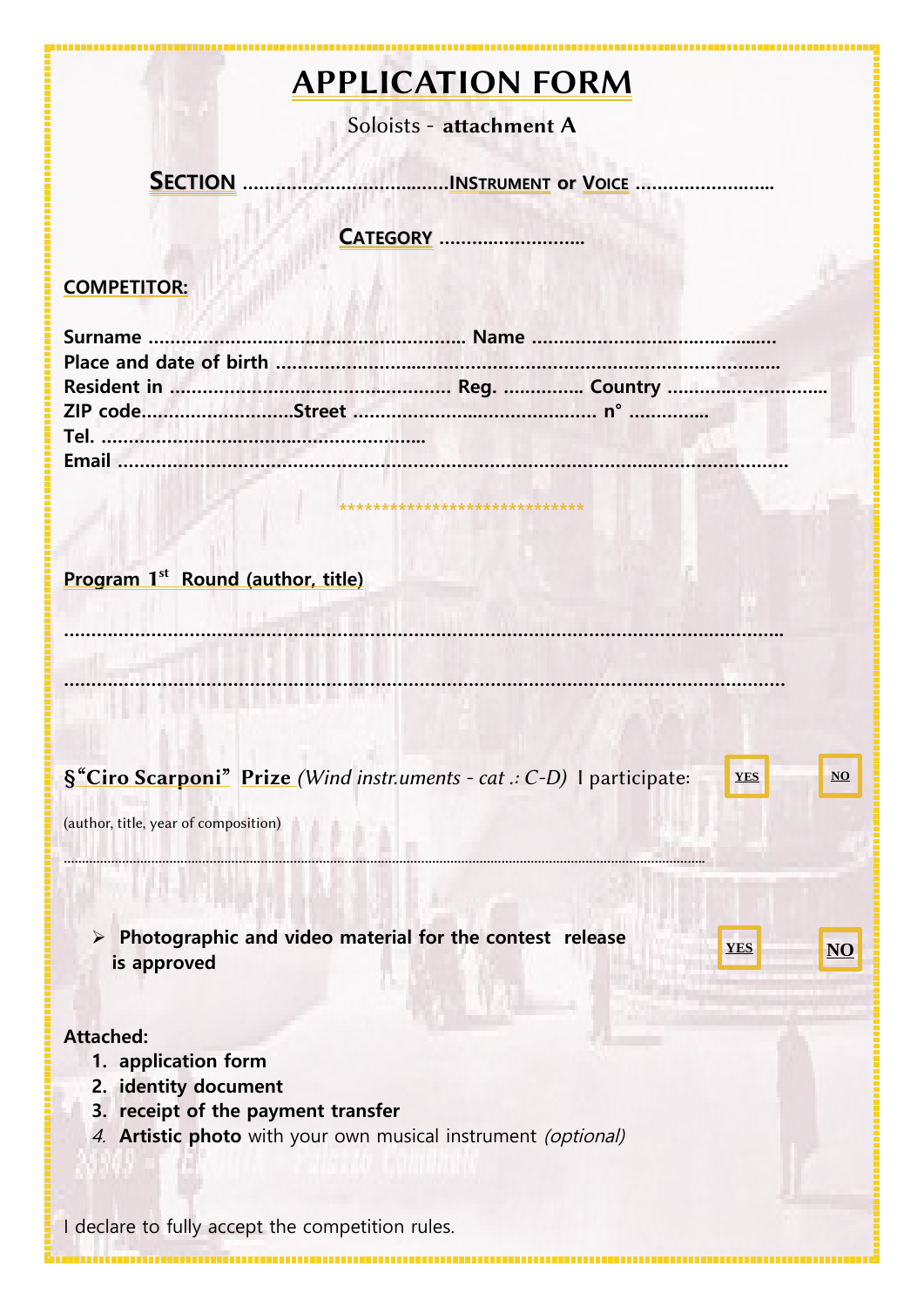**Competitor's signature …….……..……………………………………………………………………**

(in the case of a minor, signature of the parent / guardian / legal representative)

**Place …………………………… .Date ……………..…………..**

The undersigned consents to the processing of personal data by this Association pursuant to art. 13 of Legislative Decree 196/2003, aimed at managing the association relationship and fulfilling any legal obligation (information for members and for underage members also available on the association's website); it also allows the data concerning the registration to be communicated to the entities with which the association collaborates and processed by them to the extent necessary for the fulfillment of obligations under the law and by the statutory rules.

**............. ....................................................................................................…**

**Place. ………………………………... Date ………………………**

**Competitor's signature …….……..……………………………………………………………………**

(in the case of a minor, signature of the parent / guardian / legal representative) **............. .......................................................................................................**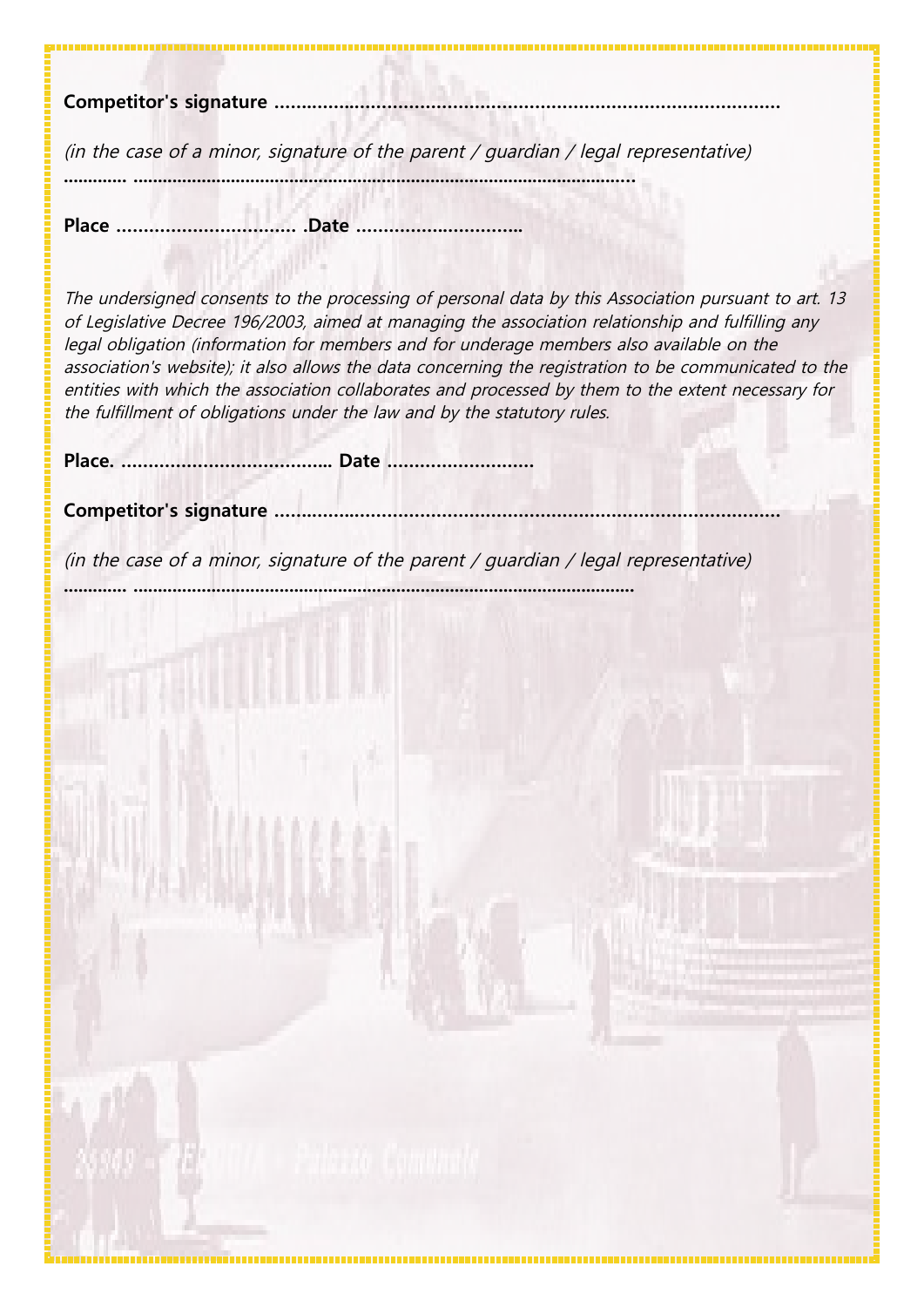### **APPLICATION FORM** - attachment B

Chamber Music Category: E

| <b>Group Leader:</b> |                                                                                                                                     |  |                                      |
|----------------------|-------------------------------------------------------------------------------------------------------------------------------------|--|--------------------------------------|
|                      |                                                                                                                                     |  |                                      |
|                      | <b>Group members</b> (name and surname)                                                                                             |  |                                      |
|                      |                                                                                                                                     |  |                                      |
|                      | Program 1 <sup>st</sup> Round (author, title)                                                                                       |  |                                      |
|                      |                                                                                                                                     |  |                                      |
|                      | Photographic and video material for the contest release                                                                             |  |                                      |
| is approved          |                                                                                                                                     |  | <b>YES</b><br>$\overline{\text{NO}}$ |
| <b>Attached:</b>     | 1. application form<br>2. identity document                                                                                         |  |                                      |
|                      | 3. receipt of the payment transfer<br>4. list, data and signature of the group members<br>5. Artistic photo of the group (optional) |  |                                      |
|                      | I declare to fully accept the competition rules.                                                                                    |  |                                      |

T and